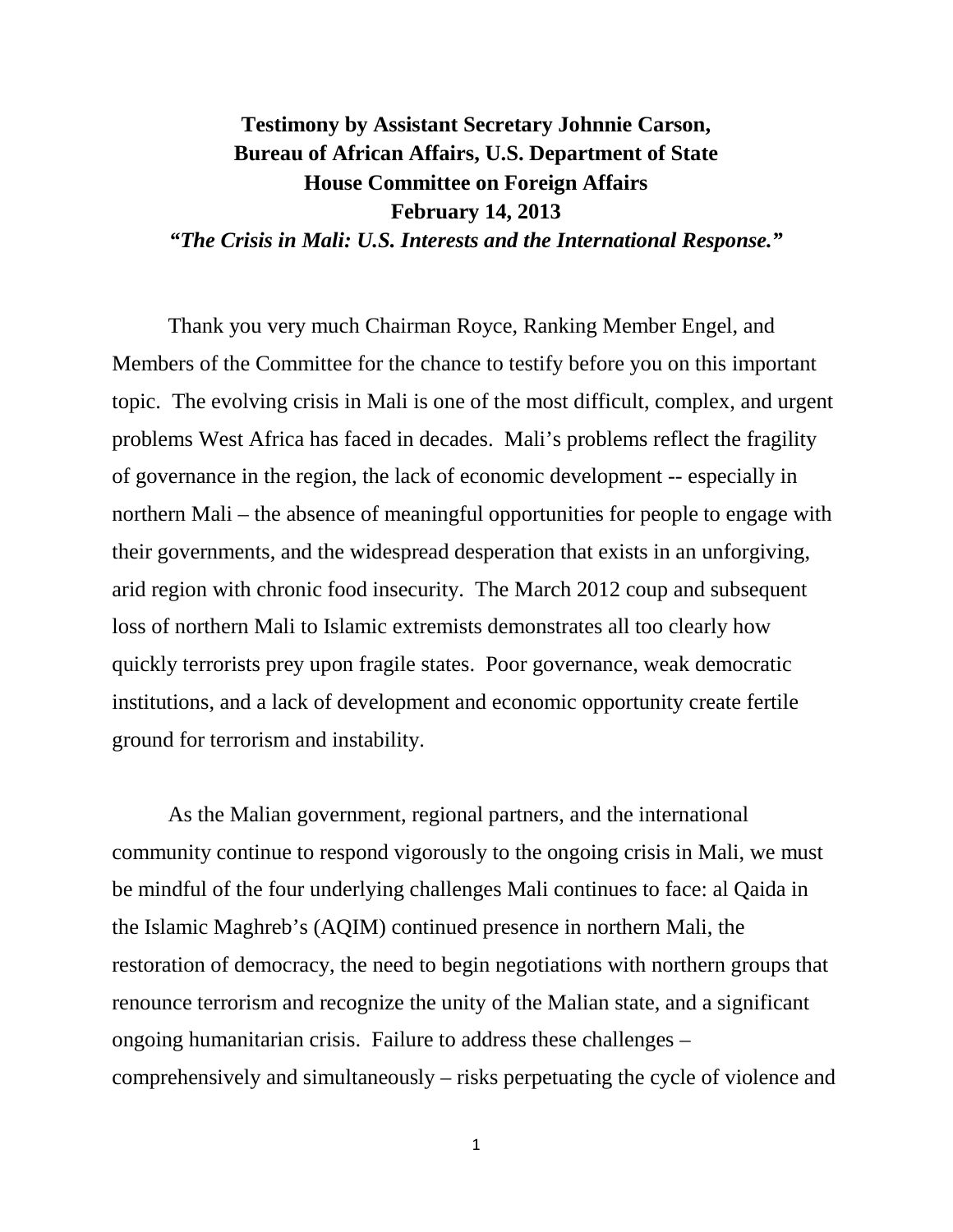insecurity that has plagued northern Mali for decades and threatened stability across the Sahel.

### *1. Threats from Terrorists in Mali and Beyond*

The presence of extremists in northern Mali poses a threat to the entire Sahel region – and beyond. While the security situation in northern Mali has changed over the last month due to French intervention, we remain concerned about the continued presence of terrorist and extremist groups, including AQIM and the Movement for Unity and Jihad in West Africa (MUJAO). The French are disrupting and dislodging terrorist enclaves, and liberating northern towns and populations after more than a year of terrorist occupation. Neutralizing the full scope of the terrorist threat in Mali, however, is a long-term effort.

We also must remember that terrorism is a threat that knows no boundaries. We are partnering with countries throughout the region to support their efforts to strengthen border security and their capacity to respond to threats. Our regional counterterrorism support is coordinated through the Trans-Sahara Counterterrorism Partnership (TSCTP). The primary goal of this program is to address the threat of AQIM. As AQIM has expanded its reach through the flow of arms, supplies, and fighters from North Africa into the region, our assistance and support through the partnership continues to evolve to meet the changing threat.

We continue to work with regional and international partners to deny terrorists safe haven wherever they attempt to operate. And while a security response is critical, we must not forget the underlying causes that drive regional instability and create opportunities for violence to thrive. Terrorists and extremist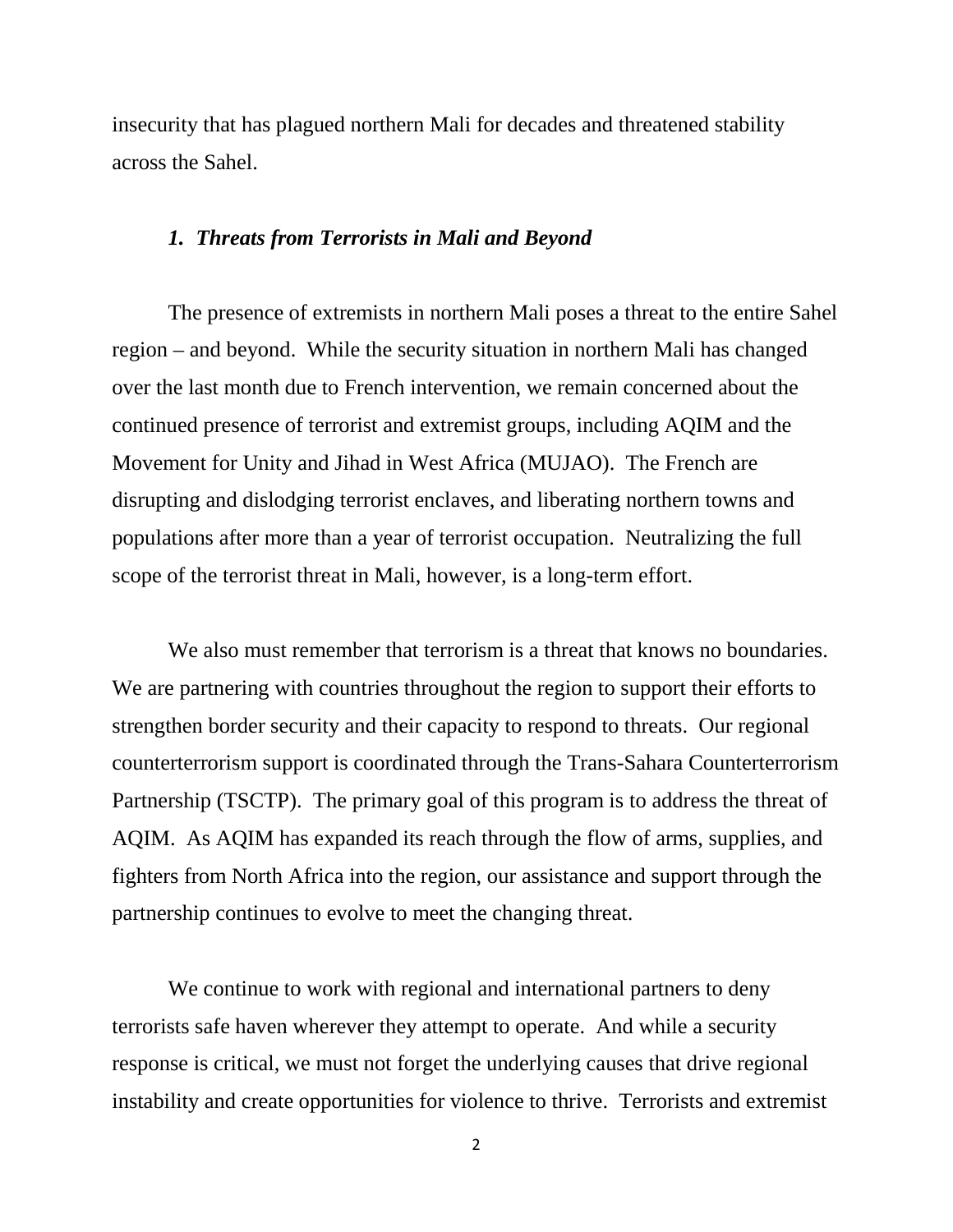groups exploited the political chaos created by the northern rebellion in Mali and the coup to expand their safe haven and impose their radical ideology on populations who have long considered such ideology abhorrent. Weak or nonexistent governance and a lack of development throughout the region make many countries vulnerable to such exploitation. We must therefore work collectively with the countries in the region to not only mount a strong and coordinated security response, but we must also reduce the underlying vulnerabilities to extremism by strengthening good governance and promoting economic development.

We commend and strongly support the ongoing French and African military operation in northern Mali. On December 20, the United Nations Security Council (UNSC) adopted Resolution 2085, co-sponsored by the United States, which recognized Mali's overlapping challenges; underscored the international community's support for restoring peace, security, stability, and territorial integrity to Mali; and authorized the African-led International Support Mission in Mali (AFISMA). On January 10, extremist groups, including AQIM and Ansar al Dine, mounted a surprise attack into government-held territory and captured the village of Konna north of Mopti in central Mali. Responding to a request by the Malian government, France launched Operation Serval to prevent AQIM from moving further south. From the very beginning and at the request of the Malian government, we worked closely with the French to support their efforts and those of our African partners. We continue to support their efforts by sharing information, providing airlift support for personnel and equipment, and aerial refueling. My colleague Amanda Dory will go into more detail on Department of Defense support. We continue to coordinate closely at the highest-levels with the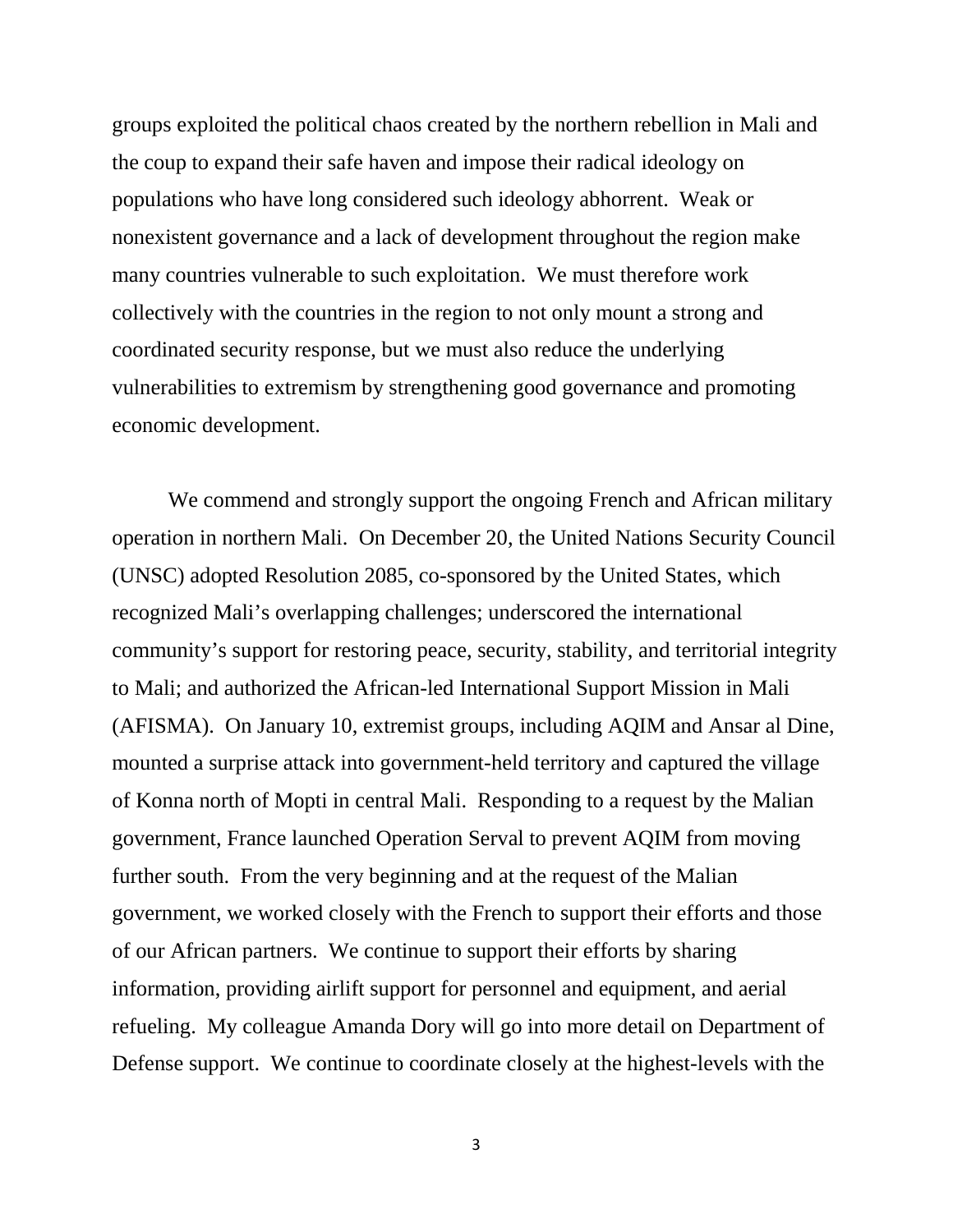French on a wide-range of military and political efforts to promote long-term stability in Mali.

Following the start of French operations on January 11, AFISMA began expediting the deployment of African troops to Bamako. Troops from Nigeria, Niger, Benin, Togo, Senegal, Burkina Faso, Ghana, and Chad are already in Mali. Subject to Congressional notification, the Department of State intends to provide up to \$96 million during Fiscal Year 2013 to support AFISMA. As part of this assistance effort, we provided strategic airlift for the deployment of the Togolese contingent to Mali and are providing logistics support for AFISMA troops deployed in Mali. We have sent teams from our Africa Contingency Operations Training and Assistance (ACOTA) program to those ECOWAS states that have pledged troops to AFISMA to identify gaps in training and equipment and to accelerate training and equipping of deploying troops.

We welcome the continued progress of French and African operations in Mali. And we agree that the challenge now is to stabilize northern Mali and protect civilians and human rights while maintaining pressure on terrorist groups and advancing the political track. We believe a transition to a UN-authorized and UN-led effort – which brings to bear all the UN comparative advantages of an integrated mission – would be suitable under the right conditions to solidify French gains on the ground. Such a transition will take time, as French and AFISMA operations on the ground continue, and as the UN plans, in consultation with Malian and African partners, for an integrated UN mission in Mali. But the goals of any UN mission would include helping to stabilize those parts of Mali where the French have successfully pushed out extremist and terrorist elements, supporting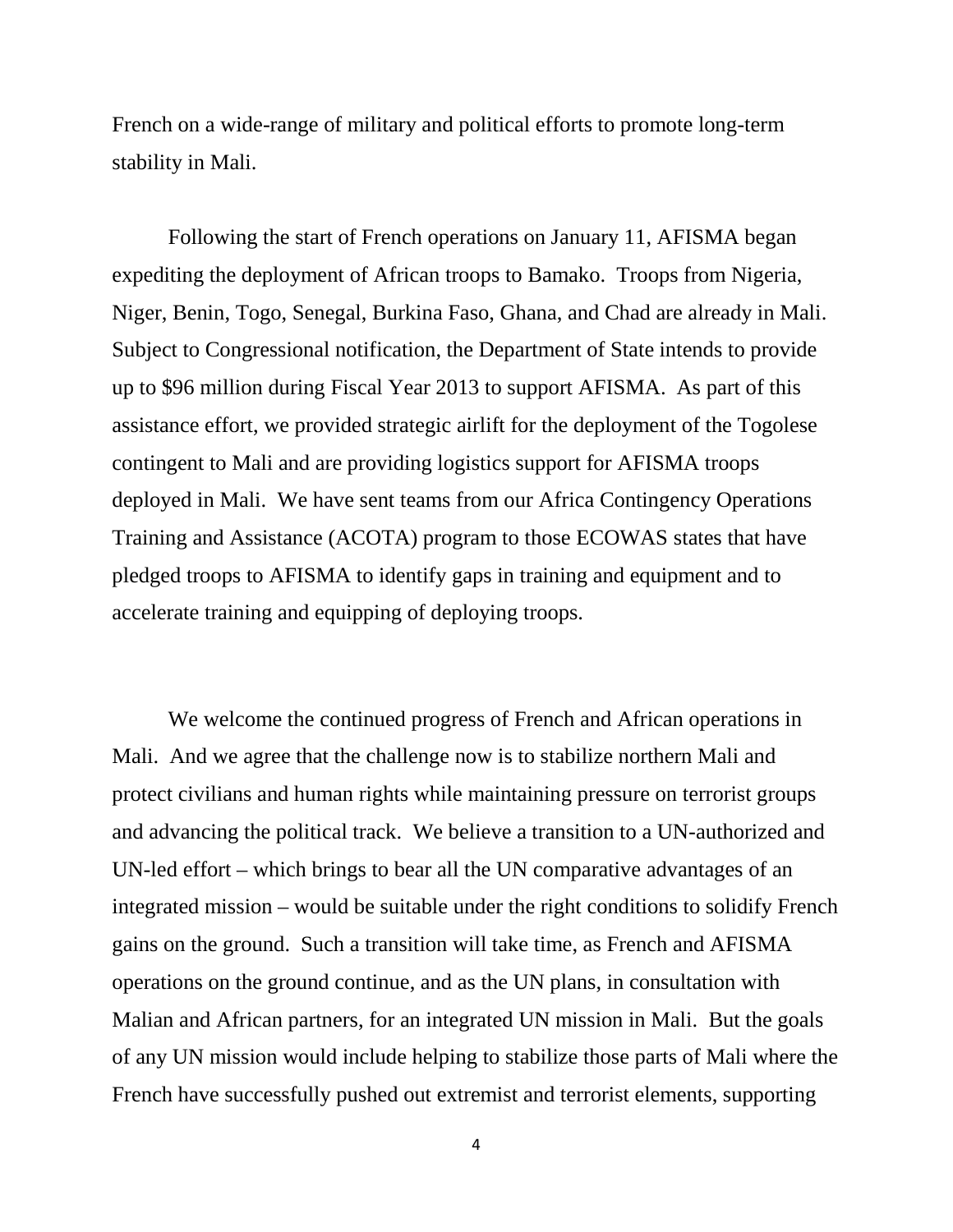the Malian political transitional government in its efforts to implement a comprehensive political roadmap and build effective governing institutions, monitoring and reporting on human rights, and supporting regional and international efforts to address the humanitarian crisis.

It is critical that the Malian Defense and Security Forces be adequately trained and equipped to effectively partner with the international force. Consistent with applicable legal restrictions, we terminated our foreign assistance programs with the government of Mali following the March 2012 military coup, including foreign assistance activities with the Government of Mali; with a few limited exceptions in election support, humanitarian work, and life-saving health programming, our full assistance programming with the government cannot resume until a democratically-elected government is in place. The European Union (EU) is leading efforts to reform and rebuild the Malian military through an EU Training Mission which has already begun deploying to Mali. Many other countries have stepped up to provide support. During a January 30 donors' conference attended by over 90 countries and international organizations, and organized by the African Union in Addis Ababa, countries pledged over \$455.5 million in support for Mali, AFISMA, and regional development.

## **2.** *Restoring Democratically-Elected Government*

The gains achieved by French and African forces on the battlefield in northern Mali will be short-lived if not accompanied by elections, strengthened institutions, and national reconciliation to restore Mali's tradition of democratic governance. Democratic elections will give the Malian government the credibility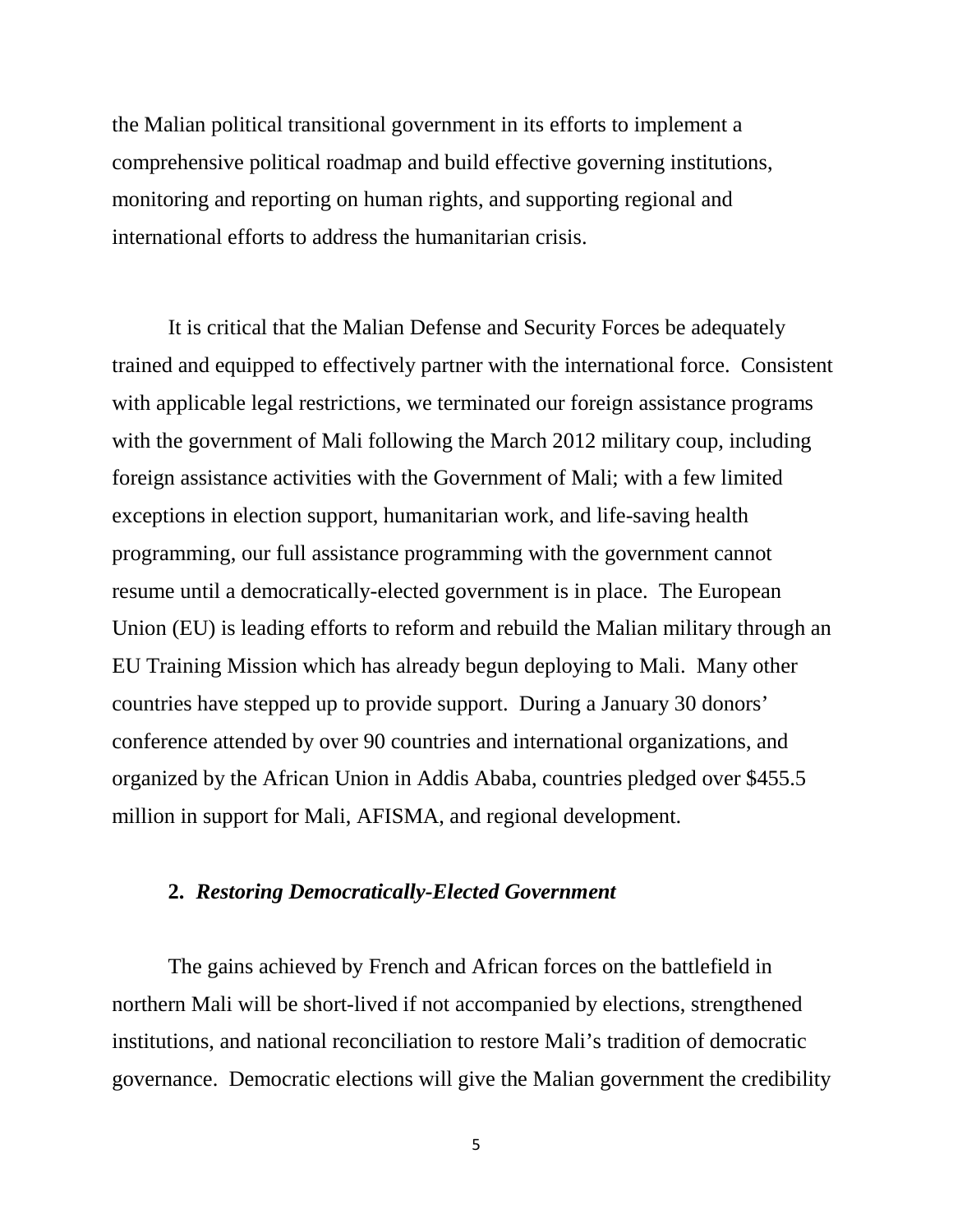it needs to effectively partner with regional militaries, negotiate with northern populations, and reassert civilian rule. We welcomed the Malian National Assembly's January 29 unanimous approval of a political road map to restore democracy and promote national reconciliation. We also welcome interim Malian President Dioncounda Traore's commitment to implement this roadmap and hold presidential elections by July 31, 2013. The road map is a critical first step towards legitimate and inclusive governance; an absolute necessity for any durable solution. We urge the interim Malian government to implement the plan seriously and expeditiously.

The road map provides a framework to quickly move the political process forward, and clearly states that members of the current transitional government are not eligible to run for office, as called for by the Economic Community of West African States (ECOWAS). While the road map reflects an important commitment by many of Mali's political actors to hasten the return to constitutional rule, we call on the Malian authorities to provide greater detail and clarity on the sequence of steps necessary to prepare for credible, free, transparent, and inclusive elections. We also urge the Malian government to move ahead in developing the necessary legislation called for in the road map, including amendments to the electoral law.

Elections must be conducted free from intimidation and interference by military and security forces. We continue to unequivocally state that coup leader Captain Sanogo and the rest of the military junta members must remove themselves - completely and permanently - from Malian politics. We have imposed targeted travel sanctions on 87 individuals who were involved in the coup, who supported its authors, or who continue to impede the restoration of democracy. Any continued interference in Mali's progress towards the restoration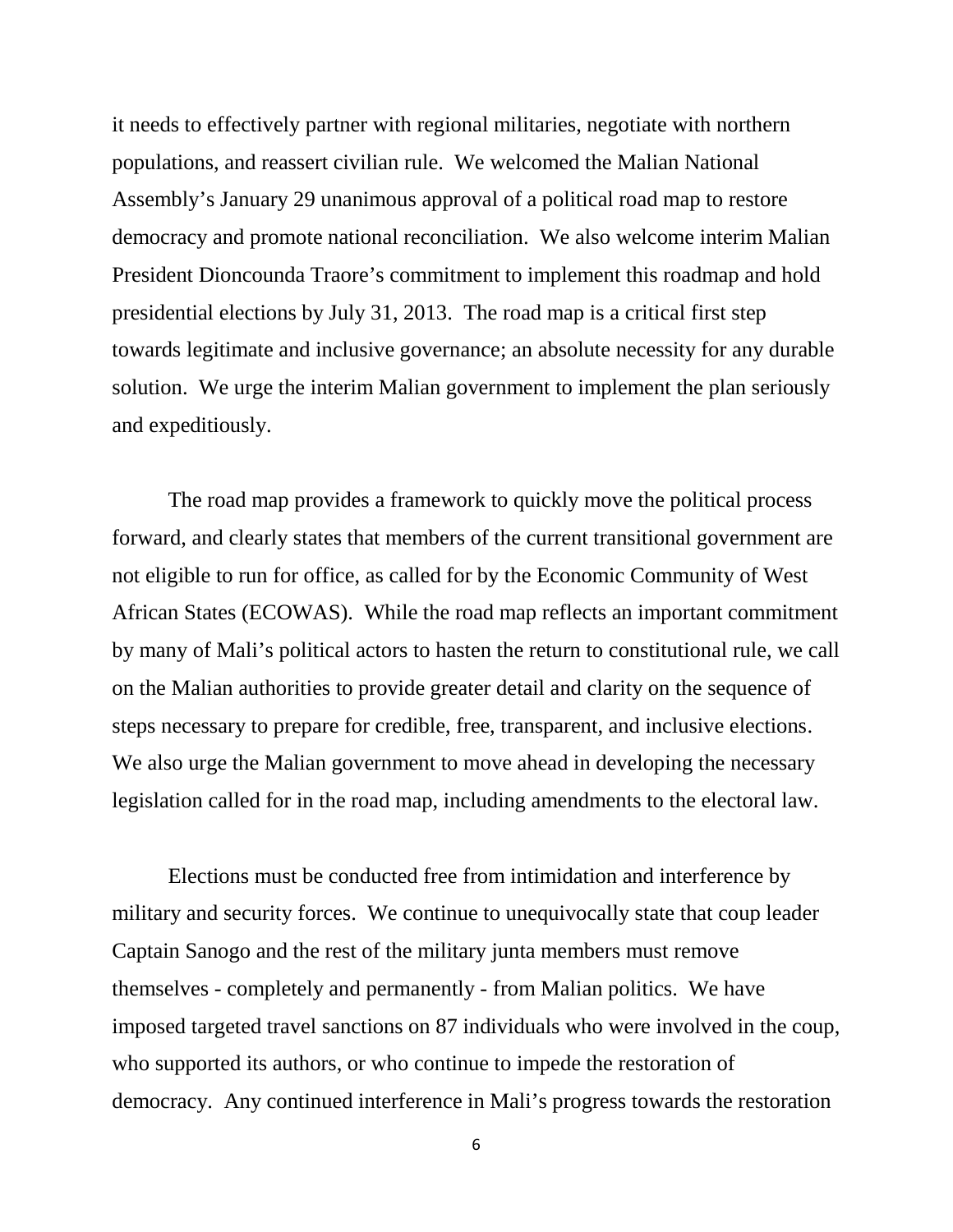of democracy is unacceptable and risks the imposition of further sanctions from the United States, partner counties, and international organizations.

We have strongly condemned all human rights abuses in Mali by any group and call for the perpetrators to be held accountable. We support the statements from Malian officials and civil society leaders that that there will be no impunity for human rights abuses. All actors – military, rebel, and otherwise – in Mali have an obligation to adhere to applicable international law and respect human rights. We support the African Union's commitment to send human rights monitors to Mali and welcome the Swiss government's pledge of \$1 million to support the team's deployment. Ensuring the protection of its own citizens must be the foundation of any credible and legitimate government.

#### *3. Negotiations with the North*

We condemn those in northern Mali who continue to align themselves with terrorists. There can be no dialogue with those who support terrorism. We also recognize that the indigenous populations of northern Mali, who have a history of resisting foreign Islamic extremists and have welcomed the arrival of French forces, have legitimate political, social, and economic grievances. The Tuareg rebellion that started in northern Mali in January 2012 is part of a longstanding cycle of rebellion and failed attempts to address these grievances. Stopping northern Mali's cycle of instability will require a serious and sustained effort by Malian authorities, non-extremist northern groups, regional actors, and international partners to address the legitimate political and economic grievances of non-extremist northern groups from Timbuktu to Gao to Kidal. We applaud the political roadmap's support for long-term negotiations and its openness to dialogue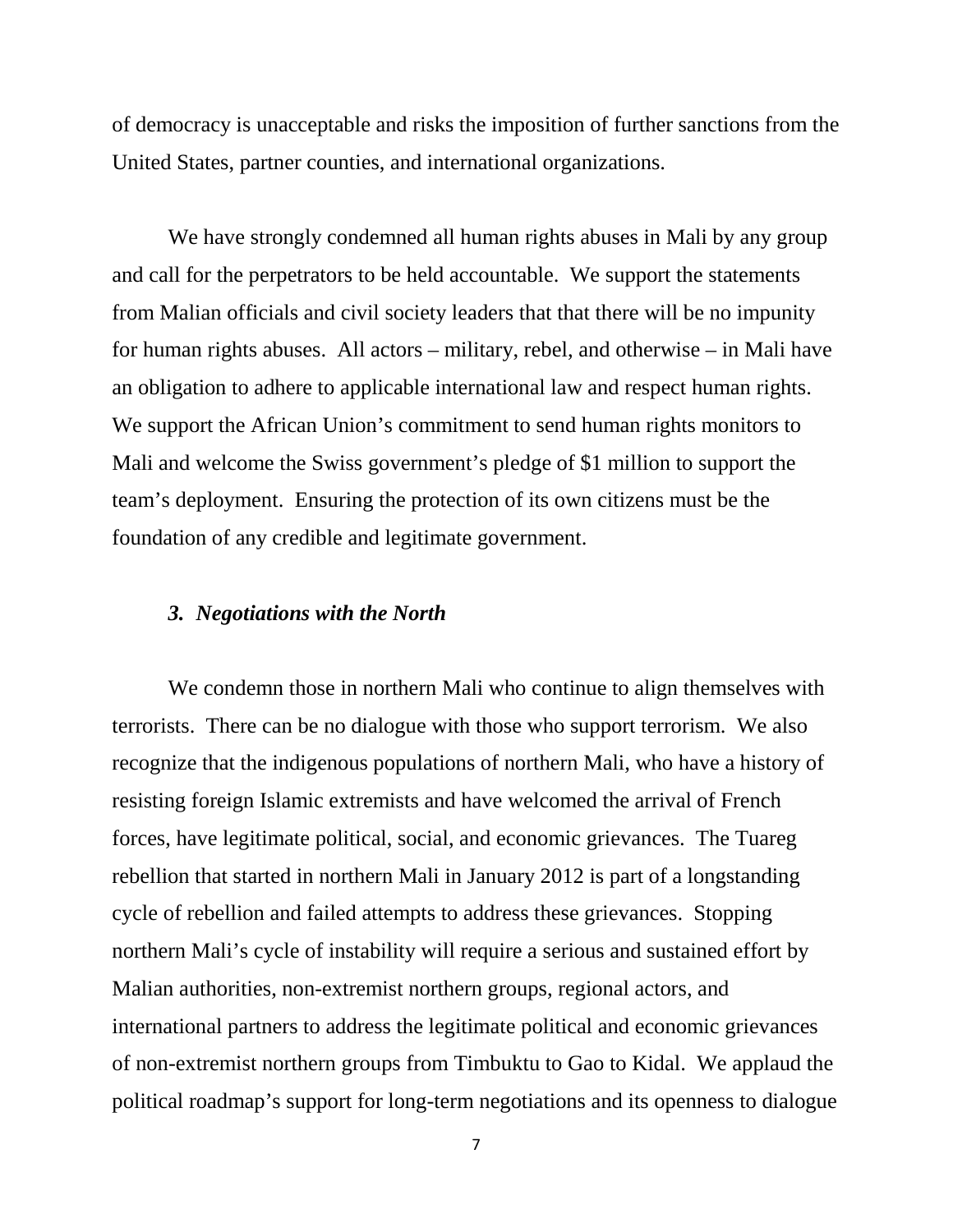with those groups that renounce armed struggle, adhere to the principles of democracy and the rule of law, and accept without condition Mali's territorial integrity. We call on Malian authorities to follow through on this commitment to address the political and economic needs of northern populations that reject terrorism and accept Mali's territorial integrity.

We strongly support the resumption of negotiations with all parties who have cut ties to terrorist organizations, have renounced violence, and who recognize, without conditions, the unity and territorial integrity of the Malian state. We are encouraging the Malian government to quickly establish the Commission for Negotiations, as called for in the roadmap. We commend Burkinabe President Compaore, the ECOWAS-appointed mediator, for his leadership in the negotiation process and support his continued efforts in this regard. We are also working closely with neighboring countries and the international community to lend support to the negotiating process. Any successful process must address the short-term need to restore Mali's territorial integrity, while at the same time laying the foundation for the long-term, open dialogue needed to address legitimate grievances and build trust between the northern populations and their government.

### *4. Humanitarian Crisis*

Mali and the rest of the Sahel region have long suffered from chronic food insecurity. The conflict in Mali exacerbated an already difficult humanitarian situation caused by drought and poor harvests followed by flooding. Since the start of the fighting in Mali, more than 400,000 people have become refugees or internally displaced. This includes over 240,000 people displaced within Mali and nearly 170,000 refugees in Mauritania, Niger, Burkina Faso and Algeria. These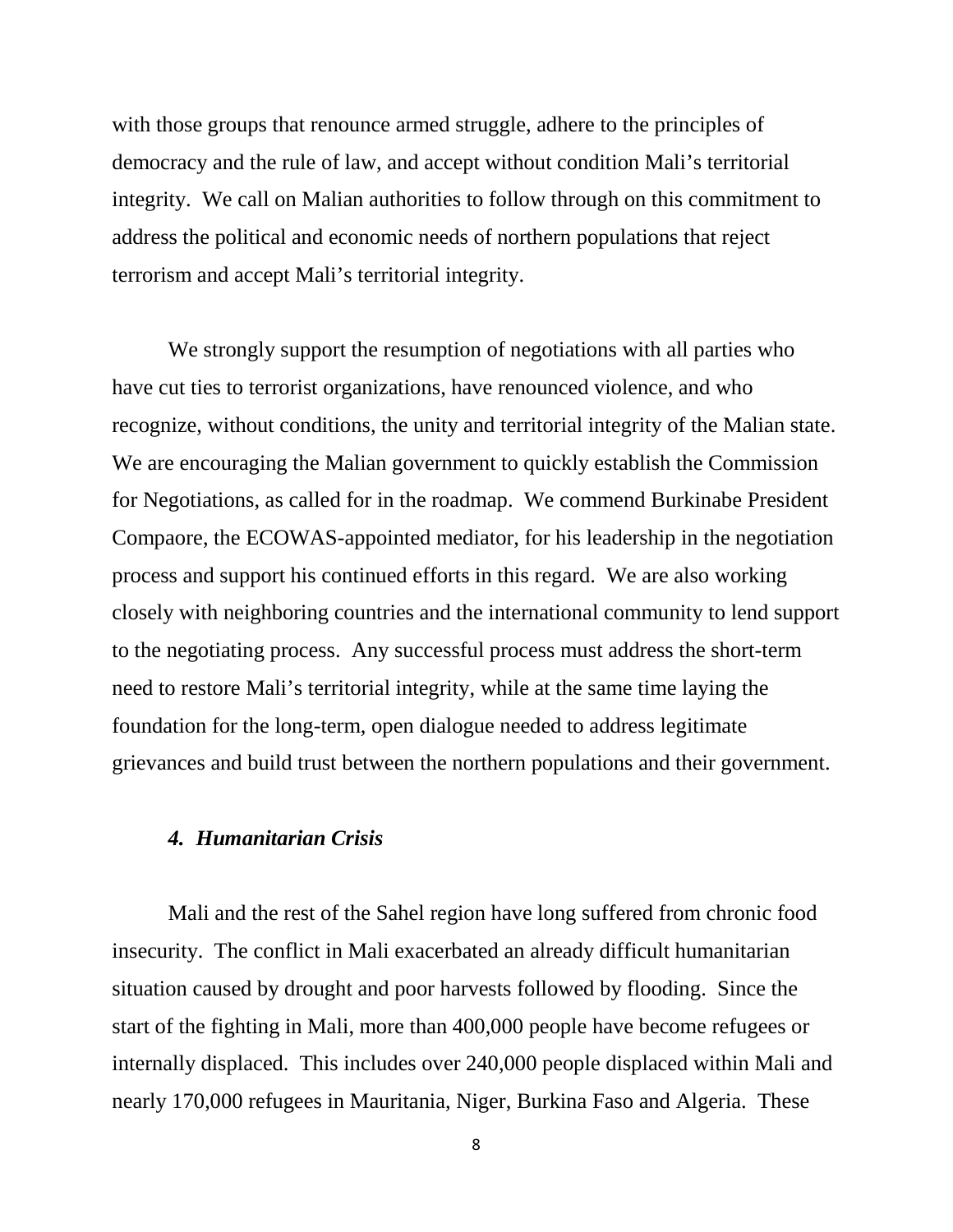numbers also include the more than 22,000 new refugees who have fled Mali and the more than 14,000 newly displaced persons within Mali since the extremist offensive and French counter operations began last month. We commend the neighboring countries that have welcomed Malian refugees despite their own food security challenges.

The United States continues to work to mitigate the effects of this humanitarian crisis. In fiscal year 2012 and to date in fiscal year 2013, the United States provided more than \$120 million in humanitarian assistance to address the emergency in Mali. This is part of the more than \$467 million in humanitarian assistance we have provided to the Sahel region in fiscal years 2012 and 2013. The humanitarian situation is and will likely remain very fluid, requiring strategies and programs to adapt in order to meet changing conditions on the ground.

We continue to call on the international community to support a comprehensive humanitarian response, including assistance for the displaced and conflict-affected in Mali and in the broader region. The U.N. Office for the Coordination of Humanitarian Affairs recently issued its 2013 consolidated appeal, seeking more than \$370 million to assist 4.3 million vulnerable Malians countrywide. We are also urging the international community to respond comprehensively and adequately to the humanitarian needs across the whole Sahel region.

In closing, we must remember that any military success will be fleeting without a democratic and credible government that is responsive to the needs of all Malians. We will continue to urge the interim Malian government to implement the political road map seriously and expeditiously. We are asking our partners to